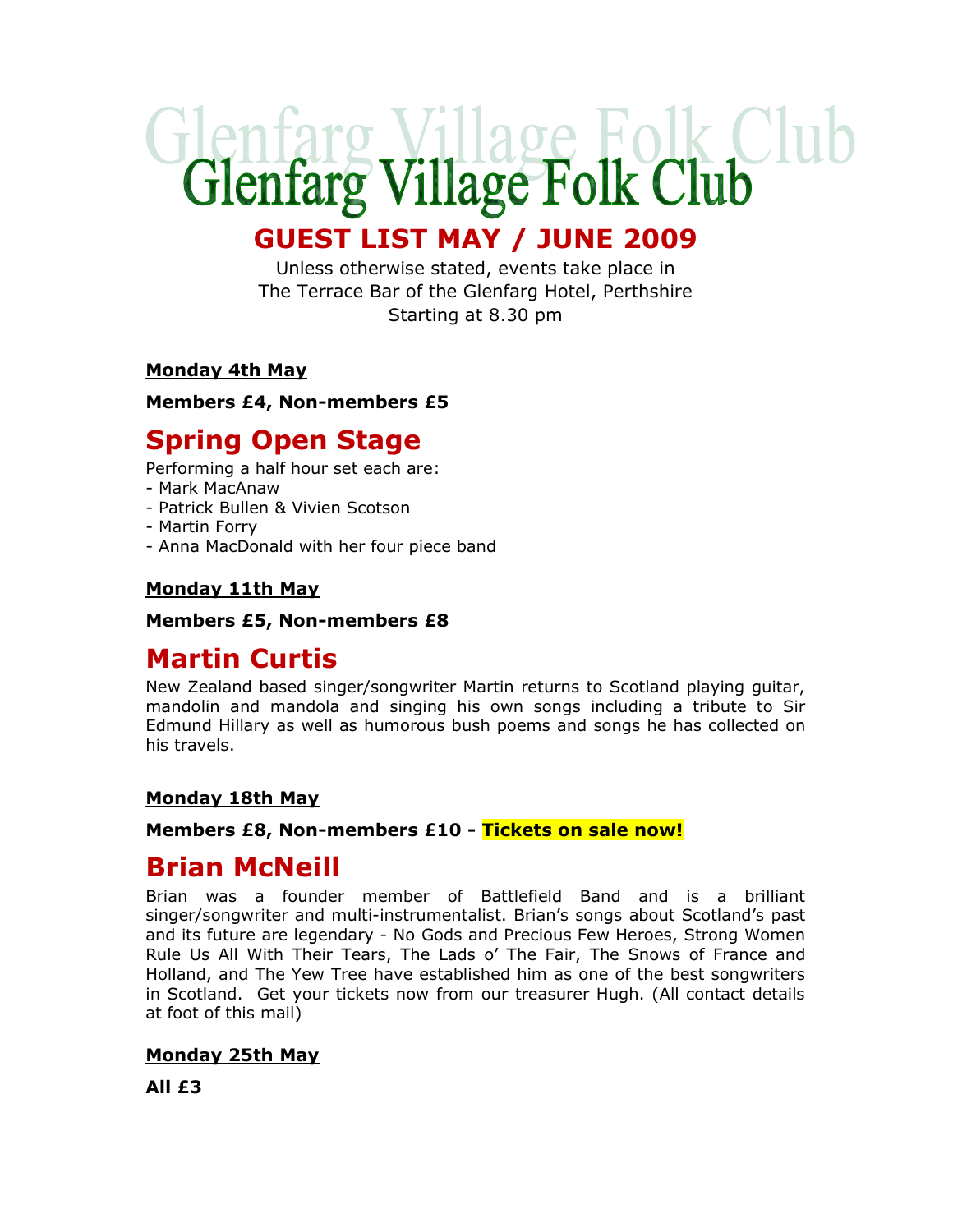# Sing around Session

Tonight's theme will be "The Merry Month of May" or it could be anything else you fancy. Come and join us for a song or some tunes

## Monday 1st June

## SORRY - SOLD OUT!

## Eric Bogle and John Munro

## "The Waltzing Matilda No More Tour"

We are very pleased to have Eric and John with us on this UK and Ireland tour. Eric's songs like "Leaving Nancy", "No Man's Land" and "Now I'm Easy" have become classics and his best known song "The Band Played Waltzing Matilda" confirmed its iconic status by appearing as a question in the Australian version of Trivial Pursuit. It's no surprise that all the tickets for tonight have sold out so quickly!

## Monday 8th June

Free

## Folk Club AGM

Come along and air your views about your Folk Club and find out how we are faring financially. Put forward any new ideas or suggestions you may have and cast your vote for your new committee.

## Monday 15th June

#### Members £5, Non-members £8

## Tom Bliss

Singer/songwriter, and former TV scriptwriter and director, Tom has a long pedigree in the music world. He has experimented with many styles over the years, including punk, reggae and electronic but has now returned to his folk roots.

## Monday 22nd June

#### Members £5, Non-members £8

# Kenny Speirs & Judy Dinning

A very fine singer/songwriter Kenny was a guitarist and vocalist with The John Wright Band. Judy is a beautiful singer with a varied repertoire including her own self-penned songs. As well as performing as a duo, Kenny and Judy are both members of the band Real Time.

## Monday 29th June

All £3

## Singaround Session